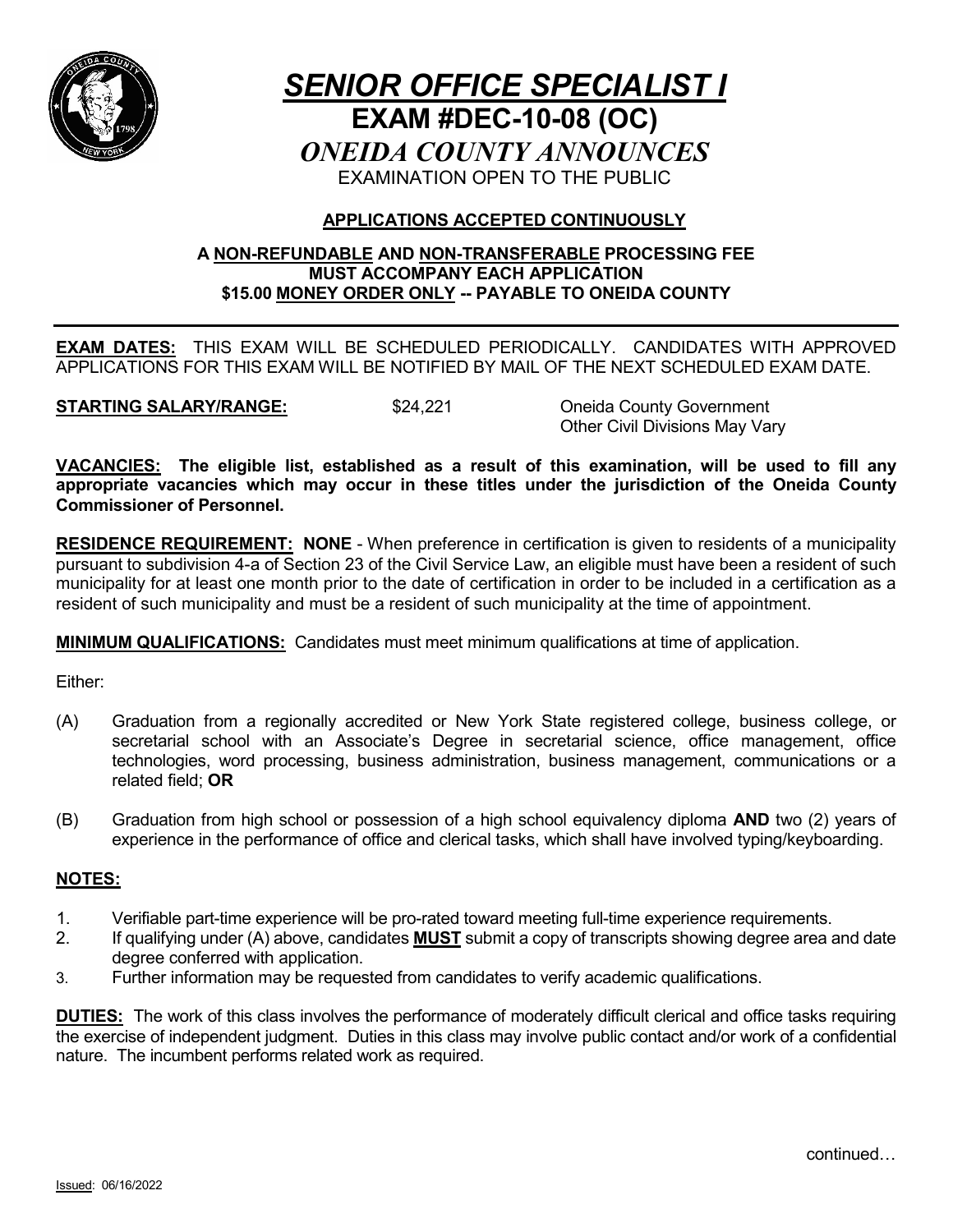## **SENIOR OFFICE SPECIALIST I #DEC-10-08 (OC)** Page Two

**PC-ADMINISTERED TEST:** The test will be administered on a personal computer (PC). Candidates need no prior knowledge of computers in order to take the test. The test uses a simple point-and-click system that is thoroughly explained through an animated instruction program. Candidates will be given a sample test on which to practice before the actual test begins. This test is designed to evaluate knowledge, skills, and/or abilities in such areas as:

#### **1. SPELLING:**

These questions test for the ability to spell words that are used in written business communications.

#### **2. GRAMMAR, USAGE, PUNCTUATION:**

The grammar and usage questions test for the ability to apply the basic rules of grammar and usage. The punctuation questions test for a knowledge of the correct placement of punctuation marks in sentences.

#### **3. KEYBOARDING PRACTICES:**

These questions test for a knowledge of preferred practices in such areas as letter format, capitalization, hyphenation, plurals, possessives, word division, word and figure style for numbers, and common proofreading marks. In addition, you will be given a passage to proofread and asked questions about how to correct the errors in the passage.

#### **4. OFFICE RECORD KEEPING:**

These questions evaluate your ability to perform common office record keeping tasks. The test consists of two or more "sets" of questions, each set concerning a different problem. Typical record keeping problems might involve the organization or collation of data from several sources; scheduling; maintaining a record system using running balances; or completion of a table summarizing data using totals, subtotals, averages and percents.

#### **5. OFFICE PRACTICES:**

These questions test for a knowledge of generally agreed-upon practices governing the handling of situations which stenographers, typists, and secretaries encounter in their work, as well as a knowledge of efficient and effective methods used to accomplish office tasks. The questions will cover such topics as planning work flow; setting priorities; dealing effectively with staff, visitors, and callers; filing and retrieving information; safeguarding confidentiality; using office equipment; and making procedural decisions and recommendations which contribute to a well-managed office.

**CALCULATORS ARE ALLOWED:** Unless specifically prohibited, candidates are permitted to use QUIET, hand-held, solaror battery-powered calculators ONLY. Devices with typewriter keyboards, such as cell phones, computers or devices which can be hooked up to a computer, spell-checkers, personal digital assistants, address books, language translators, dictionaries and any similar devices are **PROHIBITED**.

**ELIGIBLE LISTS:** Candidates who meet the qualifications, and pass this examination, will have their names placed on the Eligible List, in the order of final scores, regardless of the date on which they filed or took the test. The names of qualified candidates will remain on the Eligible List for one year. Appeal of ratings will not be allowed, as the opportunity for re-test exists.

**RETEST POLICY:** Retest for this continuous recruitment examination is permitted after six months.

**TERMINATION OF THE PROGRAM:** Oneida County Department of Personnel reserves the right to terminate this special recruitment program at any time, and re-establish a program of periodic testing for this title.

**TEST GUIDE:** A *"Guide to Taking the Examination for the Senior Stenographer/Senior Typist Series"* is available on the New York State Department of Civil Service website:<https://www.cs.ny.gov/testing/testguides.cfm> **.**

continued…